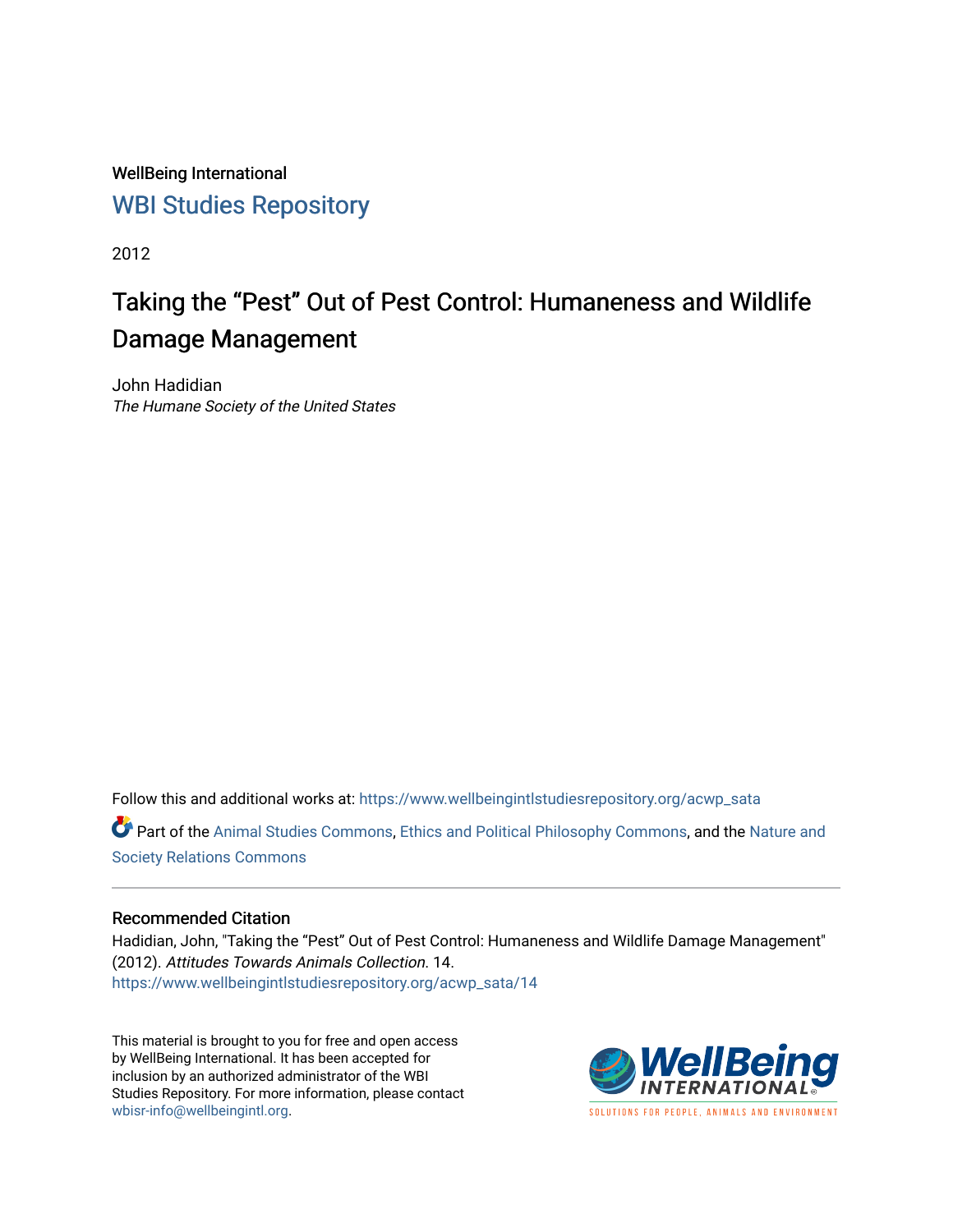# **Taking the "Pest" Out of Pest Control: Humaneness and Wildlife Damage Management**

JOHN HADIDIAN, Director Urban Wildlife Programs, The Humane Society of the United States, Washington D.C., USA

**ABSTRACT** Humans have been in the pest control business for a long time. At least 3 major foci of pest control activity currently can be found in governmental and private sectors, with private services focused on both traditional commensal rodent work as well as the more recent control of "nuisance" wildlife in cities and towns. Beyond the traditional approaches and techniques historically employed, animal damage managers are increasingly faced with the challenge of addressing the social context within which their work occurs. An ever-increasing variety of stakeholders have brought new concerns, new thinking, and new approaches to the table in a field that formerly received little if any, public input. A significant, perhaps the most significant, challenge for wildlife damage managers in the future is how to better engage their programs in the pluralistic and often confrontational environments of contemporary wildlife damage management.

**KEY WORDS** "pest," pest control, humaneness, wildlife damage management, ethics.

If the grooming behavior found almost universally among primates functions at least in part to remove ectoparasites, we can confidently say that humans were engaging in pest control even before we became human. Once we domesticated plants and animals and were raising our own food, the matter of controlling pests assumed economic importance and became amenable to a business model. The first pest control businessmen in the West were probably the rat-catchers of the Middle Ages, whose profession grew out of the rise of urban centers, lack of sanitation, and the outbreak of the plagues that led to the origin of the word "pest" itself (Oxford English Dictionary 1971). Rat-catching was imported from European to American urban centers around 1840, and by the 1920s was well enough established to have spawned state and national associations (Snetsinger 1983). By then, the control of the injurious insects provided even bigger markets than injurious rodents. Traditional pest control businesses retain an emphasis on the control of invertebrates to this day. Agriculturalists were battling pests early on as well, and federal assistance came to them during the 1890s in the form of an Office of Economic Ornithology and Mammalogy founded by C. Hart Merriam. The Smith-Lever Act of 1914 established university agricultural extension services to augment some of these services (San Julian 2012), and with the 1931 passage of the Animal Damage Control Act, the government's role in vertebrate pest control was further codified. Decades later, beginning around the 1970s, changing conditions in the cities and suburbs created an opportunity for the rise of small private businesses specializing in nuisance wildlife control (Braband and Clark 1987). These businesses were aimed at wildlife

species such as squirrels and raccoons that had not previously been the focus of professional control services.

At about the same time the nuisance wildlife control industry was taking shape, environmental awareness was rising out of a growing body of knowledge pointing to the dangers associated with the chemical control of pests. This complemented and may have stimulated contemporaneous social activism focused on the treatment of animals, leading to the rise of what can be called the modern "animal movement" (Nash 1989). Environmentalism, ecological thinking, animal rights, conservation biology, urban wildlife, and nuisance wildlife control all recently and in a sense suddenly have become relevant to the dialogue about pest control. That dialogue has often involved more polemic than discussion. My objective here will be to address where, and perhaps how, further discussion might take place.

## **THE "ANIMAL MOVEMENT": WHAT IS IT ABOUT?**

The animal movement that grew of the activism of the 1970s, but which also has a significant history before that, comprises 3 main streams of thought and action: animal rights, animal welfare, and animal protection. Animal rights in its contemporary form largely took shape around the philosophies introduced by Peter Singer (1975) and Tom Regan (1983). Singer and Regan articulate quite different ideas about the duties we owe animals, belying the popular assumption that this field stands as a monolithic block of thought; still, the term "animal rights" is what one hears most often used in reference to any form of activism over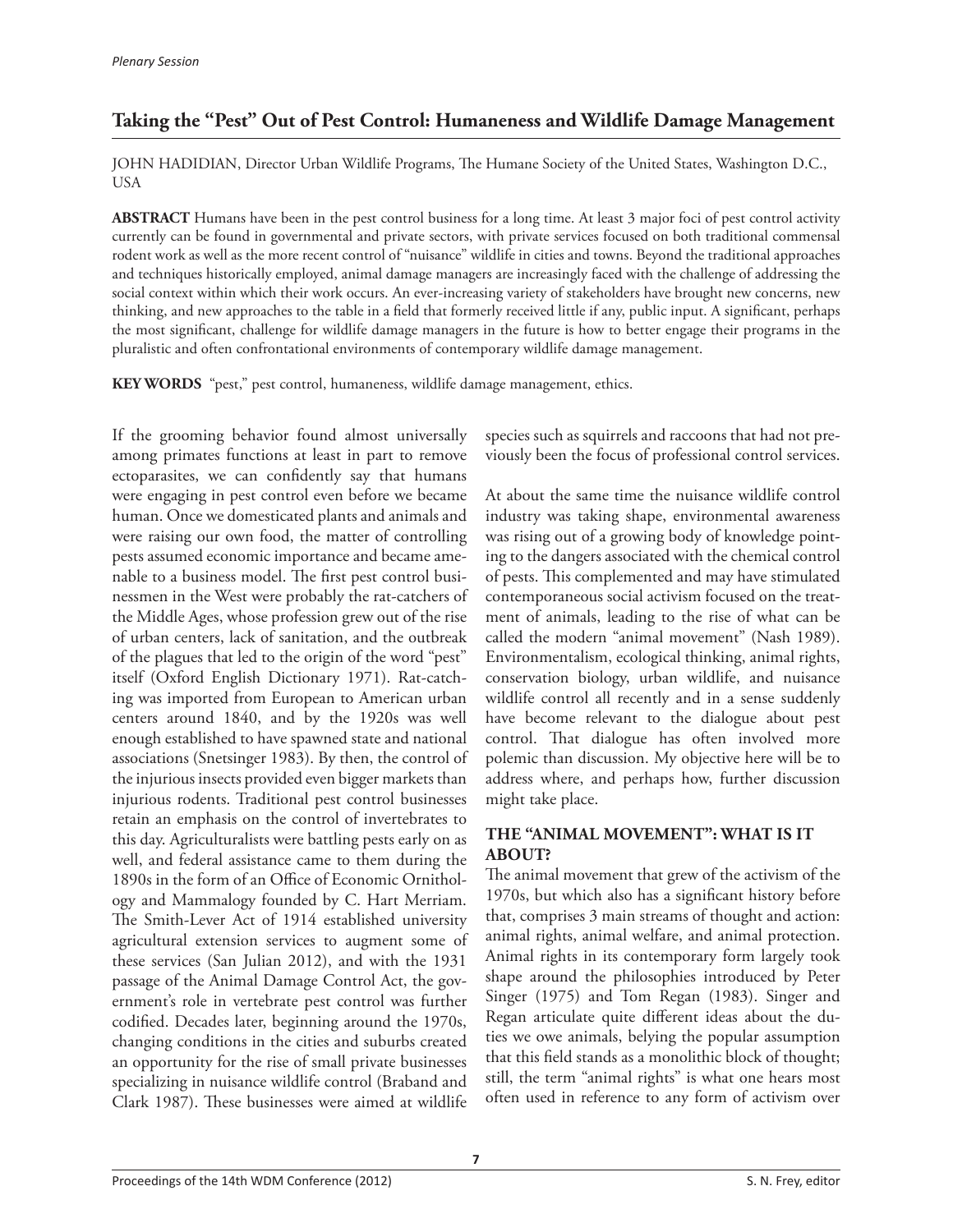the treatment of animals, especially in the press. Animal welfare typically describes a movement that first took form in the mid-nineteenth century, largely over concern for the treatment of domestic animals, particularly pets and draft animals, which led to the founding of local humane societies and animal control agencies (Niven 1967). A broad generalization about animal welfare would be that it is concerned more with *how* animals are treated than why. Animal protection, to this writer, is a field in which some of the concerns of both animal rights and welfare join with certain aspects of environmentalism, especially those dealing with the status and welfare of natural communities. When considering a program to reduce a population of prairie dogs, an animal protectionist would ask not only *how* the animals would be killed but also *why* the killing was justified in the first place.

Activism springs directly from all of the arms of the animal movement and ranges broadly across a spectrum of social activities encompassing everything from violence to civil disobedience to democratically legislated initiatives. That animal activism and vertebrate pest control would provide a fertile ground for direct confrontation, and that activism would be perceived as an important threat to wildlife managers, is a bit of a foregone conclusion (e.g., Brooks 1988). Differences, some big and some small, always will exist between the two, making it less relevant that they be resolved than understood. How to arrive at a better understanding of the varied opinions and positions taken in the highly plural environments surrounding wildlife damage management perhaps is the most significant challenge in contemporary wildlife damage management.

#### **SOME GENERAL PREMISES**

Given that any dialogue about the control of vertebrate pests will likely include strongly held and often diametrically opposing points of view, it might be helpful to look for common ground and shared concepts before considering ways to deal with disagreements. Recent studies of human-wildlife conflict emphasize what those who specialize in this area have known more intuitively for some time—that it is often human-human more than human-wildlife conflicts that managers must face (Madden 2004). People construct their view of conflicts based on individual and group-shaped assumptions, perspectives, and values (Goedeke and Herda-Rapp 2005). What anyone

feels is right or appropriate for a given issue can, and perhaps inevitably has to, be wrapped up in his or her identity. The facts (data) can be laid out on the table, but the table itself (feelings) is very much a part of the room.

It is also important that those involved in the dialogue about wildlife damage management, either as practitioner or critic, own a piece of the concept of "humaneness." Both the term and the concept of humaneness have to come into much more common use and those who use or appeal to either have to be clear about what it is they are saying. For example, consider the almost casual way in which many who advocate for humane treatment embrace the "humane" trap—the box or cage-like device that often is employed in wildlife control to capture and hold animals alive. It may be right to argue that cage traps are less likely to cause harm than other restraining devices, such as snares or foothold traps, but it is still important to recognize that they can. Abrasions and lacerations are something anyone who uses cage traps has encountered, particularly in excitable species or individuals, and broken teeth are not uncommon. A broken canine can lead to prolonged suffering or even a potentially life-threatening problem that will not be manifested until long after release. Human error, ignorance, or apathy also can lead to a painful death when trapped animals are left unattended in extreme heat or cold. Perhaps it would be better not to call any restraining devices "humane" and turn attention instead to appropriate frameworks within which their use, or misuse, could be better defined.

## **DO WE NEED ETHICAL FRAMEWORKS?**

The concept of ethical frameworks can be used to visualize how we ought to act toward wild animals (Fraser 1999, Hadidian et al. 2006). Ethical frameworks are widely used as guides in everything from medical practices to tow truck operations. They are useful in directing the way we think, or should think, about issues, even when we know we cannot—or will not—act accordingly. Ethical frameworks are applicable to all aspects of animal welfare and pest control (Littin and Mellor 2005, Warburton and Norton 2007) including areas where we might think ethics not to be a consideration at all. For example, consider the relationships we have with insects and commensal rodents, two common types of pests. A reasonable argument could be made that we owe no duty or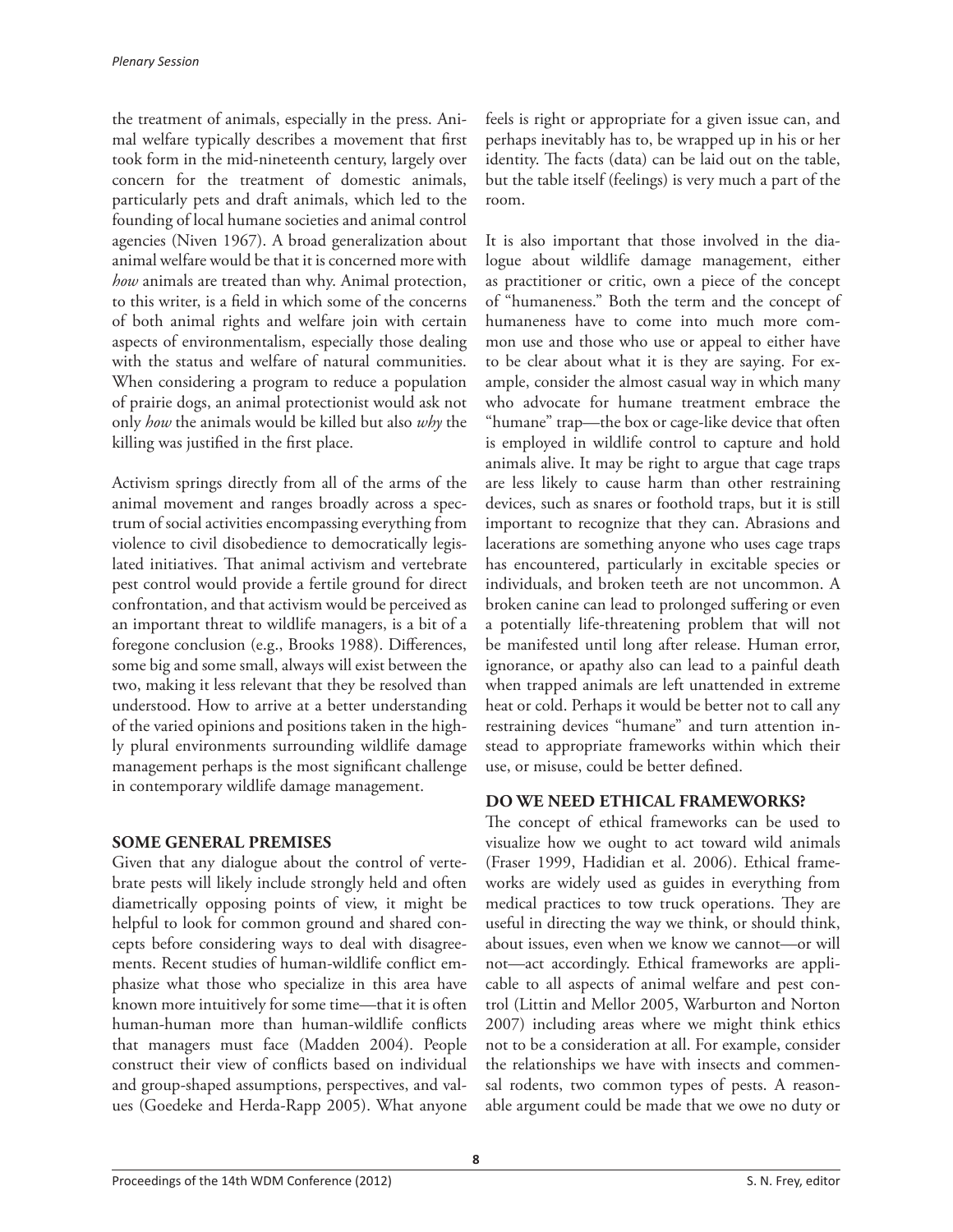obligations to either. Both invade our homes, expose us to disease, spoil our food, and compete for our crops, among other insults and injuries. Why should we worry about how we treat either?

Arguably, we have obligations toward both, even if they are minimal. If we concede that insects and rodents are sentient, that is, capable of experiencing feelings such as pain, then we at least should hold a duty toward them not to cause harm when they are not, or only trivially are, causing us harm or harming things we value (Lockwood 1987). With insects, such thinking opens a moral umbrella over the many tens of thousands of species whose presence does no offense to humans, may yet be found critical to the functioning of healthy ecosystems, and for whom extinction would be irrecoverable. With rodents, given our long and adverse relationship, the idea of minimal harm perhaps is more applicable to how we kill them than why we need to kill. If, as has been convincingly shown, we can identify ways to kill rodents that are far less humane than others (Mason and Littin 2003), then we can argue that the *least inhumane* of these ought to be given priority consideration when control is going to occur, as a duty and obligation to avoid causing unnecessary suffering.

#### **MEASURING HUMANENESS**

Humans intervene in the lives of wild animals for many reasons to create both positive and negative welfare consequences (Kirkwood and Sainsbury 1996). These interventions may be indirect, as in the case of humancaused habitat loss, or direct, as in the case of trapping and killing animals deemed to be pests. Whatever the case, interventions can be conceptualized using ethical frameworks to identify practical procedures that will ground interventions in more concrete and measurable understanding of the extent to which animals will suffer, as well as die unnecessarily.

Criteria for the measurement of suffering are fairly well established. Kirkwood et al. (1994), for example, identified several factors associated with welfare measures, including: the number of animals affected, the cause and nature of the harm, the duration of the harm, and the capacity of the animal to suffer. Proulx (1999) applies welfare standards to the technology used to lethally trap or restrain wild animals and introduces a set of factors that includes: time to death, efficiency,

statistical confidence, uncontrolled environmental settings, and state-of-art traps. Metrics such as these can be used to create assessments of welfare states.

Sharp and Saunders (2011) provided a robust model of welfare assessment. Recognizing that both nonlethal and lethal methods can affect welfare, they employed the concept of domains as recognized by the United Kingdom Farm Animal Welfare Council to identify five areas in which an animal's welfare can be compromised: water and food deprivation; environmental challenge; pain, injury, and disease; behavioral restriction; and anxiety, fear, and distress. Then they created an assessment matrix that scales the severity of the harm as a function of its duration, to identify the overall consequence of an intervention. Additionally, for killing methods, the level of suffering before insensibility occurs can be mapped against the duration of the event to measure welfare consequences. The resulting matrices can be used to organize thinking about severity in situations that compromise an animal's welfare.

In theory at least, such approaches can provide objective comparisons of the welfare consequences of different techniques commonly used in wildlife damage management. Obviously, a raccoon caught in a cage trap and removed an hour after capture suffers significantly less than one caught and held for an entire day, and the assessment matrix easily accounts for this. But did a raccoon caught in a body-gripping trap that rendered her insensible in six minutes and dead in fifteen suffer less than a raccoon left in a cage trap for too many hours, who then died of hypothermia? Ideally, welfare matrix assessments will be able to address such questions and go a long way toward creating more focused and productive dialogues, if not consensus, about the welfare consequences of management actions. One thing such assessments will not do, however, is fully address such questions as whether management is justified and objectives achievable in the first place.

## **MANAGEMENT PRINCIPLES**

Addressing these and other concerns about why programs are implemented has been a longstanding concern of wildlife managers (e.g., McCabe and Kocizky 1972), but a general set of management principles has only recently been derived (e.g. Fisher and Marks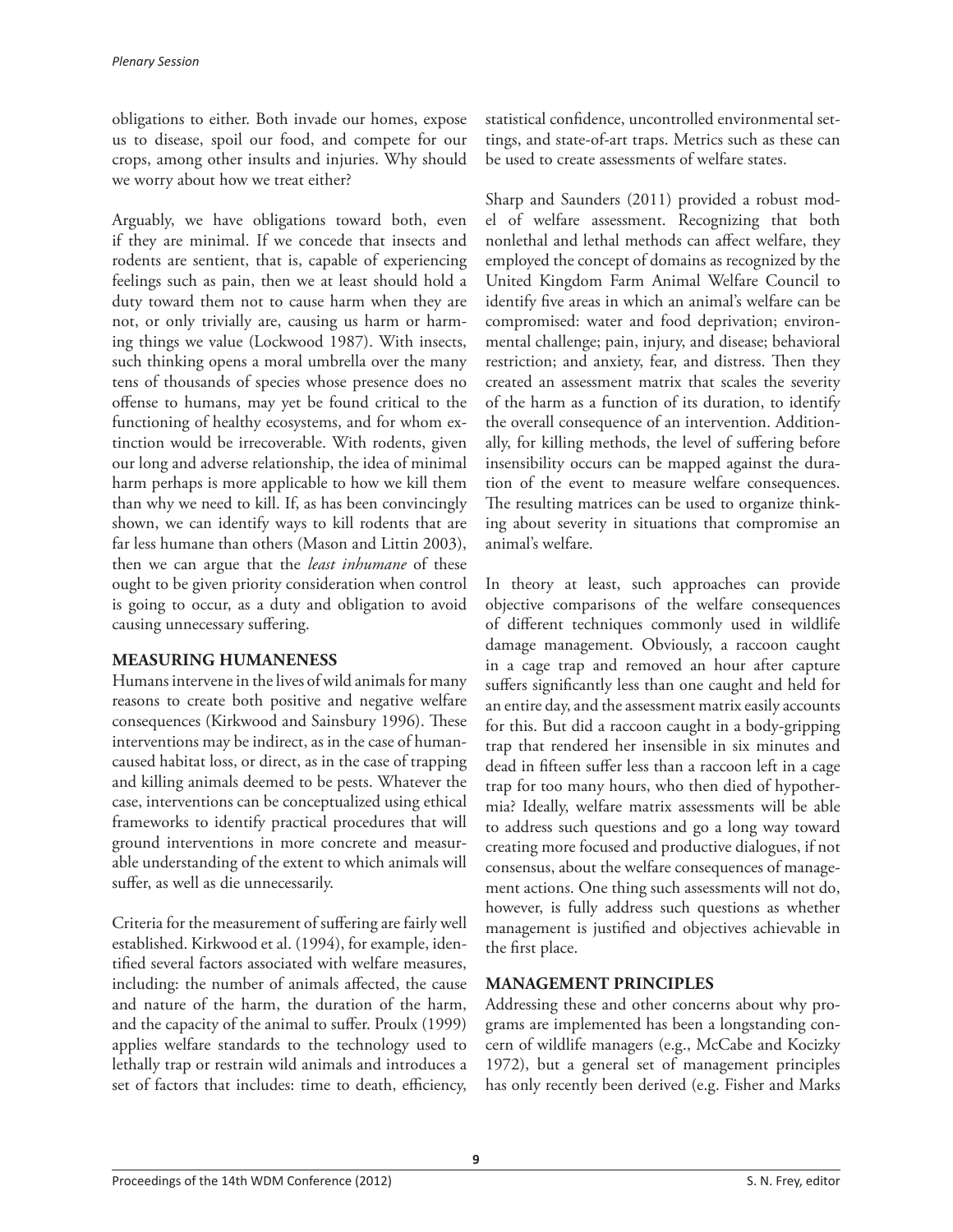1996, Marks 1999, Littin et al. 2004). The following can initially be identified as required steps in management of human-wildlife conflicts:

- Need to act must be clear (justification),
- Benefits sought must be realistic (achievability),
- Methods to be employed must be able to achieve benefits (effectiveness),
- Approach must be targeted to the problem-causing individuals (specificity),
- Methods used must be the most humane available (welfare priority),
- Consequences of actions must be amenable to evaluation (monitoring), and
- • Benefits achieved must be maintained (follow-up).

The process is open-ended and recursive. Once the follow-up is completed and results evaluated the cycle can be initiated again, if needed. Hadidian (2010) recommends these principles be made part of operating procedures in a grounded, stepwise decision-making and action process consistent with existing integrated pest management approaches and rationale.

## **HUMANENESS AND WILDLIFE CONTROL**

The field of wildlife damage management is rapidly responding to new challenges such as the control of non-native species, new methodologies such as DNA analysis, and new disciplines such as human dimensions research that substantively broaden, strengthen, and expand the scope of this traditionally very conservative field. In a discipline where emphasis historically has been placed on finding technical solutions to technical problems, wildlife damage managers now must focus on problems for which technical solutions might not even exist. Conflicts that arise over natural resources, such as wildlife, are increasingly recognized not so much as problems of management as they are of governance (Jentoft & Chuenpagdee 2009). How this will affect the field in the future remains to be seen, but it strongly suggests that new arrangements will be coming, broader dialogues opened, and more transparent programs initiated. A new form of professionalism may emerge from the confluence of the private, corporate, and federal streams that currently stand more or less apart. A small step that might be taken in the direction of modernizing the professional practice of wildlife damage management would be to excise the word "pest" from its lexicon. Unless we can

apply the term consistently to all species—the deer, beaver, geese, elephants, gorillas, and, yes, humans with whom conflicts arise that must be resolved, then it might be advisable to find alternative ways of describing matters. If we are to retain the term, then we ought to freely admit that any species can be referred to as a "pest," and remember to include ourselves, since it may well be that humans are the greatest pest species of them all.

# **LITERATURE CITED**

- Braband, L. and K. Clark. 1987. The Critter Control concept: approaches of a firm specializing in nuisance wildlife control. Proceedings of Eastern Wildlife Damage Control Conference 3:248–250.
- Brooks, D. L. 1988. Animal rights and vertebrate pest control. Proceedings of Vertebrate Pest Conference 13:14–17.
- Fisher, P. M. and C. A. Marks (eds.). 1996. Humaneness and Vertebrate Pest Control. Department of Natural Resources, Victoria, Australia.
- Fraser, D. 1999. Animal ethics and animal welfare science: bridging the two cultures. Applied Animal Behaviour Science 65: 171–189.
- Goedeke, T. L. and A. Herda-Rapp. 2005. Introduction. Pages 1–21 *in* T. L. Goedeke and A. Herda-Rapp, Mad about wildlife. Brill, Boston, MA, USA.
- Hadidian, J. 2010. Integrated pest management (IPM) for vertebrates: do we need to broaden the concept? Proceedings of Vertebrate Pest Conference 24: 361–364.
- Hadidian, J., C. H. Fox, and W.S. Lynn. 2006. The ethics of wildlife control in humanized landscapes. Proceedings of Vertebrate Pest Conference 22:500–504.
- Jentoft, S. and R. Chuenpagdee. 2009. Fisheries and coastal governance as a wicked problem. Marine Policy 33:553–560.
- Kirkwood, J. K., and A. W. Sainsbury. 1996. Ethics of Interventions for the Welfare of Free-Living Wild Animals. Animal Welfare 5:235–243.
- Kirkwood, J. K., A. W. Sainsbury, and P. M. Bennett. 1994. The welfare of free-living wild animals: methods of assessment. Animal Welfare 3:257– 273.